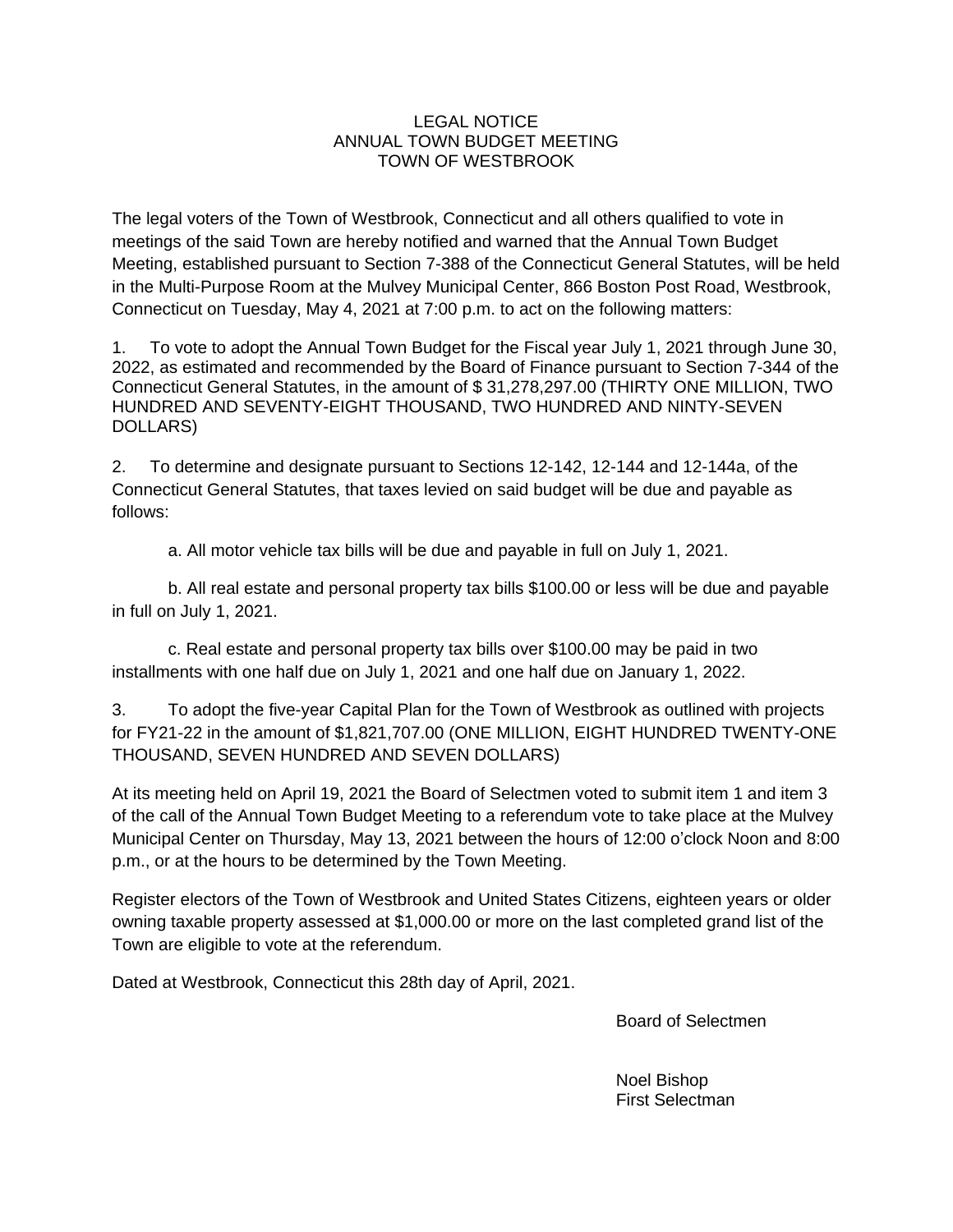John Hall, III **Selectman** 

Hiram Fuchs Selectman

"In accordance with American Disabilities Act, Final Rule 1994 for State and Local Government Facilities, Special Accommodations will be provided upon notification to agency within a reasonable time of such need"